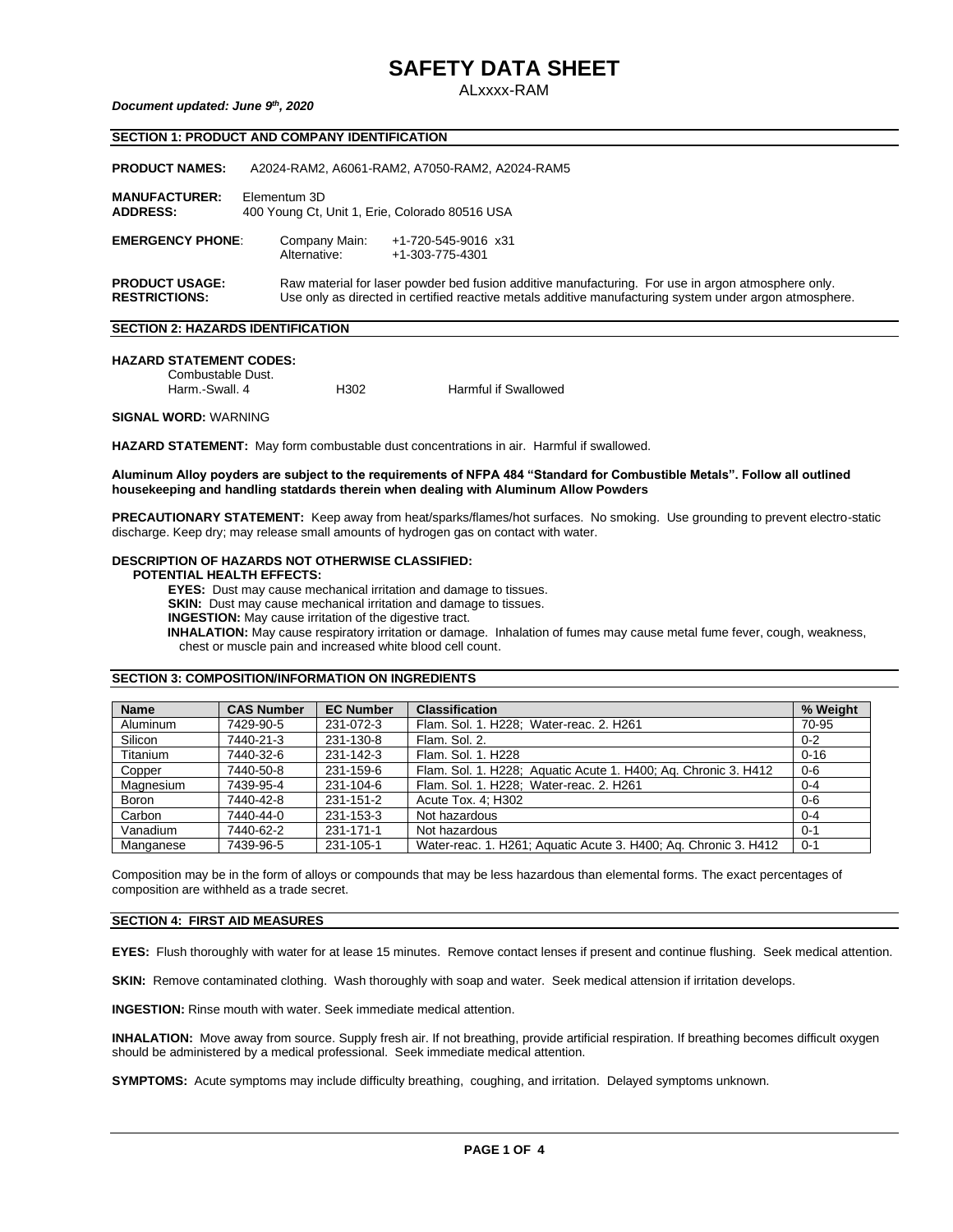# ALxxxx-RAM

#### **SECTION 5: FIRE-FIGHTING MEASURES**

**EXTINGUISHING EQUIPMENT:** Use Class D Fire Extinguisher (for metal powder fires) or dry sand. Do not use halogenated extinguishing agents, water, carbon dioxide, ABC powder, or foam.

**SPECIFIC HAZARDS:** Do not allow a dust cloud to be formed and avoid heat, flames, electrical sparks, and prevent static electricity discharge. Material may react with acids, bases, or water to form flammable hydrogen gas. Dust clouds, confined burning material, or burning material with water may present an explosive hazard.

**PROTECTIVE EQUIPMENT:** Wear full protective fire fighting ear including self contained breathing apparatus (SCBA) for protection against possible exposure.

**COMBUSTION PRODUCTS:** Primary combustion product is aluminum oxide and may also form other oxides including titanium oxide and copper oxide.

**UNUSUAL FIRE AND EXPLOSION HAZARDS:** Releases hydrogen when exposed to water.

**HAZARDOUS DECOMPOSITION PRODUCTS:** Hydrogen gas may form and present an explosive hazard if exposed to water while burning.

**FIRE FIGHTING MEASURES:** Use Class "D" extinguisher or dry sand. Cover burning powder with sand or Class "D" agent and allow to burn itself out. Do not disturb until fully cooled. Do not use Class A, B, or C extinguishers, halogenated agents, or water.

#### **SECTION 6: ACCIDENTAL RELEASE MEASURES**

**PERSONAL PRECAUTIONS:** Wear personal protective clothing and equipment, see SECTION 8.

**EMERGENCY PROCEDURES:** Eliminate all sources of ignition. If dust cloud is formed, evacuate the area until fully settled.

**CONTAINMENT METHODS AND MATERIALS:** Eliminate all sources of ignition including static discharge. Do not use water or strong oxidizing materials.

**CLEANUP PROCEDURES:** Use full personal protective gear. Use shovel or brush and dustpan to transfer spilled powder to suitable labeled disposal container. A wet separater vacuum with ESD grounding protection certified for flammable powder metals may also be utilized for small spills if available. DO NOT USE any vacuum that is not certified for use with flammable metal powders as this may result in fire or explosion.

## **SECTION 7: HANDLING AND STORAGE**

**PRECAUTIONS FOR HANDLING:** Keep away from ignition sources including heat, flame, or sparks. Use electrical grounding for personell and equipment to eliminate static discharge. Wear flame resistant protective clothing, protective lab gloves, eye and face protection, and particulate filtration mask. Ensure adequate ventilation. Avoid actions that may result in the material becoming airborn and forming a dust cloud. Use explosion proof equipment and non-sparking tools. Additive manufacturing process should be carried out under argon atmosphere only.

**CONDITIONS FOR STORAGE:** Store in accordance with all current regulations and standards. Store in closed air and humidity-tight containers away from sources of ignition including heat flame, or sparks. Store away from water or moisture. Keep separated from oxidizers, acids, bases, nitrates, alcohols, halogens, and water.

## **SECTION 8: EXPOSURE CONTROLS/PERSONAL PROTECTION**

### **COMPONENT EXPOSURE LIMITS:**

# **Aluminum (CAS: 7429-90-5) (EC: 231-072-3)**

**ACGIH:** 1 mg/m3 TWA (respirable fraction)

- **OSHA:** 15 mg/m3 TWA (total dust); 5 mg/m3 TWA (respirable fraction)
- **NIOSH:** 10 mg/m3 TWA (total dust); 5 mg/m3 TWA (respirable dust)

#### **Titanium (7429-90-5)(EC: 231-142-3)**

**ACGIH:** 1 mg/m3 TWA **OSHA:** 15 mg/m3 TWA (total dust); 5 mg/m3 TWA

**NIOSH:** 10 mg/m3 TWA (total dust); 5 mg/m3 TWA

### **Copper (CAS: 7440-50-8)(EC: 231-159-6)**

- **ACGIH:** 1 mg/m3 TWA
- **OSHA:** 1 mg/m3 TWA (total dust); 5 mg/m3 TWA
- **NIOSH:** 1 mg/m3 TWA (total dust); 5 mg/m3 TWA

# **Manganese (CAS: 7439-96-5)(EC:231-105-1)**

- **ACGIH:** 0.2 mg/m3 TWA
- **OSHA:** 5 mg/m3 TWA (total dust); 5 mg/m3 C
- **NIOSH:** 1 mg/m3 TWA (total dust); 5 mg/m3 TWA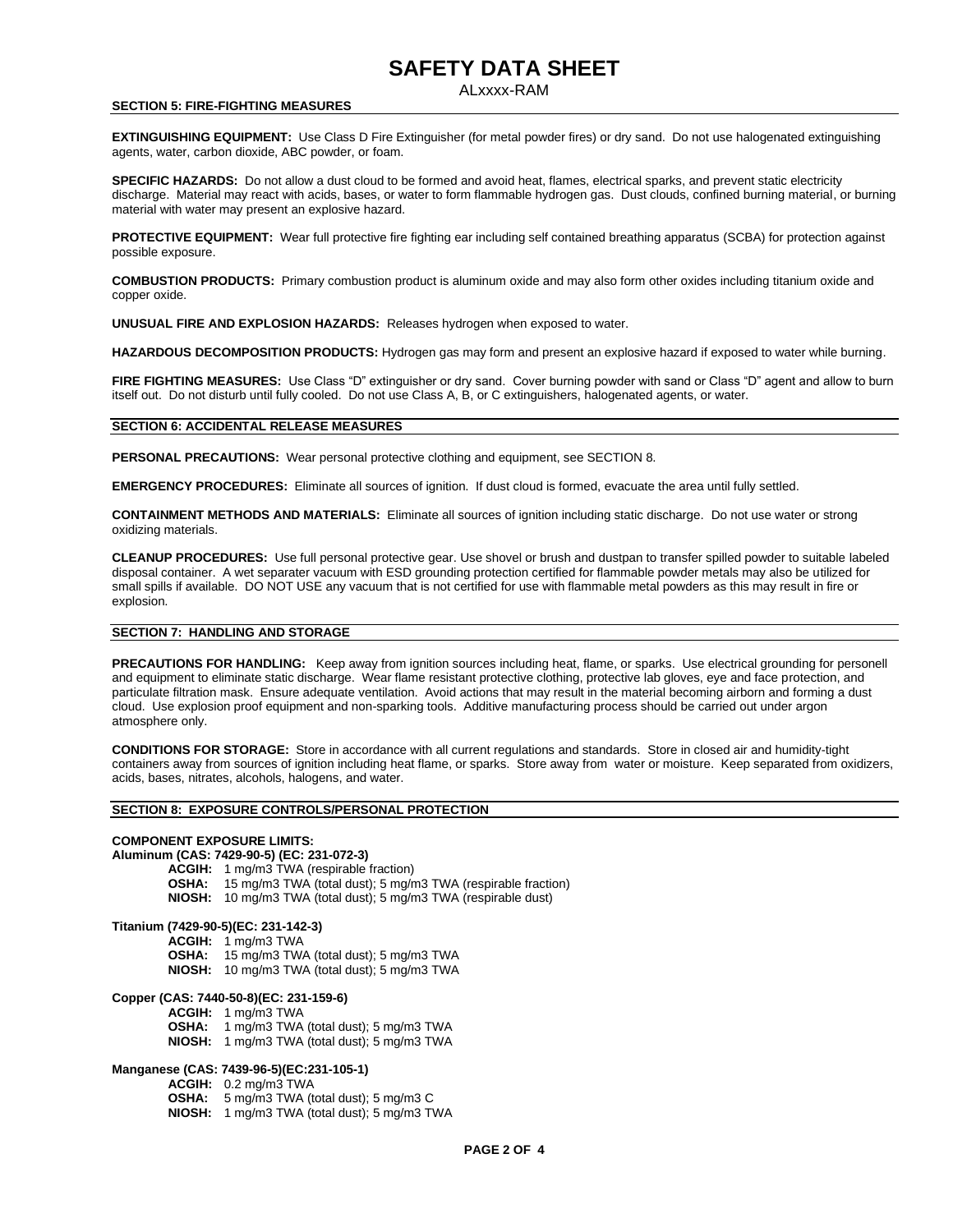ALxxxx-RAM

**PROTECTIVE EQUIPMENT**



**RESPIRATORY PROTECTION:** Wear a particulate face mask in case of dust formation.

**EYE PROTECTION:** Wear safety goggles or face shield.

**HAND PROTECTION:** Wear suitable protective gloves.

**ESD PROTECTION:** Wear electrically conducting or electrostatic dissipative (ESD) shoes with ESD floor mat or other suitable ESD grounding device. DO NOT USE electrical hazard (EH) (non conducting) footwear.

**OTHER PROTECTIVE CLOTHING:** Wear flame resistant workwear or lab coat.

**WORK HYGIENIC PRACTICES:** Wash hands and face after exposure. Do not smoke, drink or eat near the substance.

## **SECTION 9: PHYSICAL AND CHEMICAL PROPERTIES**

**APPEARANCE:** Metallic powder. Gray color.

**ODOR:** Odorless

**PHYSICAL STATE:** Solid.

**MELTING POINT:** Approximately 660 °C.

**BOILING RANGE:** 1091-3287 °C. Majority boils at approximately 2,470 °C.

**AUTOIGNITION TEMPERATURE:** Approximately 480 °C.

**EXPLOSIVE PROPERTIES:** May be explosive if dispersed into a dust cloud in air in the presense of an ignition source.

BULK DENSITY (UNCONSOLIDATED): Approximately 1.2 g/cm<sup>3</sup>.

**SOLUBILITY IN WATER:** Insoulable but may slowly react to releasing flammable hydrogen gas.

**MOLECULAR WEIGHT:** N/A

# **SECTION 10: STABILITY AND REACTIVITY**

**REACTIVITY:** May release flammable hydrogen gas when exposed to water. May react violently with strong oxidizers. Dust may burn in air if ignited.

**CHEMICAL STABILITY:** Stable product under recommended storage and handling conditions. Store in suitable sealed container away from ignition sources, water, and incompatable materials.

**CONDITIONS TO AVOID (STABILITY):** Avoid ignition sources, water and humidity, and incompatable materials.

**INCOMPATIBILITY (MATERIAL TO AVOID):** Water, acids, carbonates cyanides, chlorates, hydrocarbon, fulfate, oxidizers. React with acids to form hydrogen gas.

**HAZARDOUS DECOMPOSITION OR BY-PRODUCTS:** Hydrogen.

## **SECTION 11: TOXICOLOGICAL INFORMATION**

**TOXICOLOGICAL INFORMATION:** No toxicological data available for this product.

# **SECTION 12: ECOLOGICAL INFORMATION**

**ECOLOGICAL INFORMATION:** Do not empty into drains.